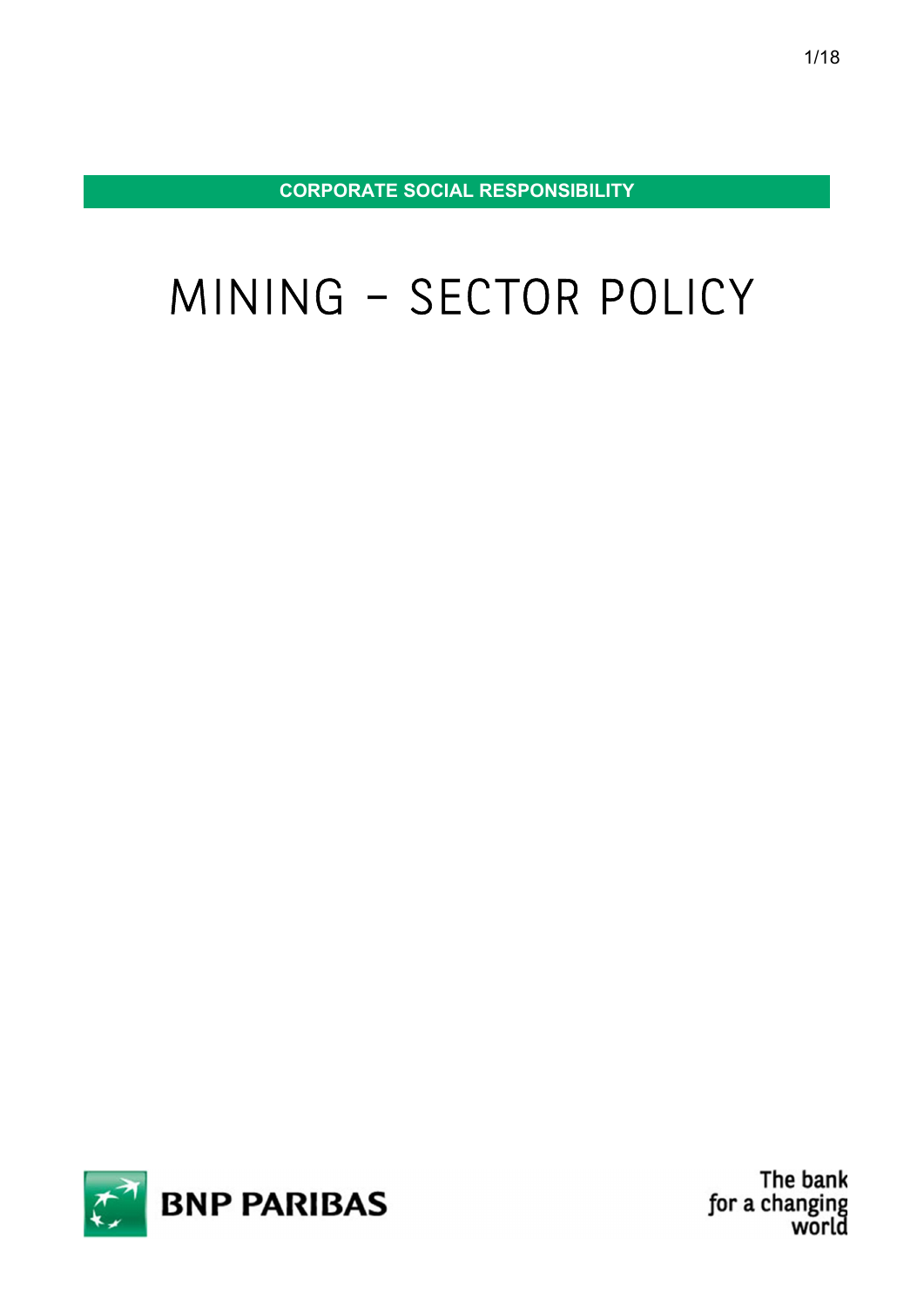# Structure

| Preamble       |                                       |                                       |                |  |  |  |
|----------------|---------------------------------------|---------------------------------------|----------------|--|--|--|
|                | Sectorial Policy<br>4                 |                                       |                |  |  |  |
| $\mathbf 1$    |                                       | Objective                             |                |  |  |  |
| $\overline{2}$ |                                       | Scope                                 | 4              |  |  |  |
|                | 2.1                                   | Geographical                          | $\overline{4}$ |  |  |  |
|                | 2.2                                   | <b>Business</b>                       | 4              |  |  |  |
|                | 2.3                                   | <b>BNP Paribas Activities</b>         | 4              |  |  |  |
| 3              |                                       | Rules and standards of the policy     |                |  |  |  |
|                | 3.1                                   | Mining projects                       | 5              |  |  |  |
|                |                                       | 3.1.1 Mandatory requirements          | 5              |  |  |  |
|                |                                       | 3.1.2 Evaluation criteria             | 7              |  |  |  |
|                | 3.2                                   | Mining companies                      | $\mathsf 9$    |  |  |  |
|                |                                       | 3.2.1 Mandatory requirements          | 9              |  |  |  |
|                |                                       | 3.2.2 Evaluation criteria             | 10             |  |  |  |
|                | 3.3                                   | Good industry practices               | 11             |  |  |  |
| 4              | Group-Level Implementation Mechanisms |                                       | 12             |  |  |  |
|                | 4.1                                   | Financial and products services       | 12             |  |  |  |
|                | 4.2                                   | Asset management                      | 12             |  |  |  |
| 5              |                                       | Policy disclosure and follow-up<br>13 |                |  |  |  |
| 6              | Disclaimer<br>13                      |                                       |                |  |  |  |
|                | Appendix: Glossary<br>14              |                                       |                |  |  |  |
|                |                                       |                                       |                |  |  |  |



The bank<br>for a changing<br>world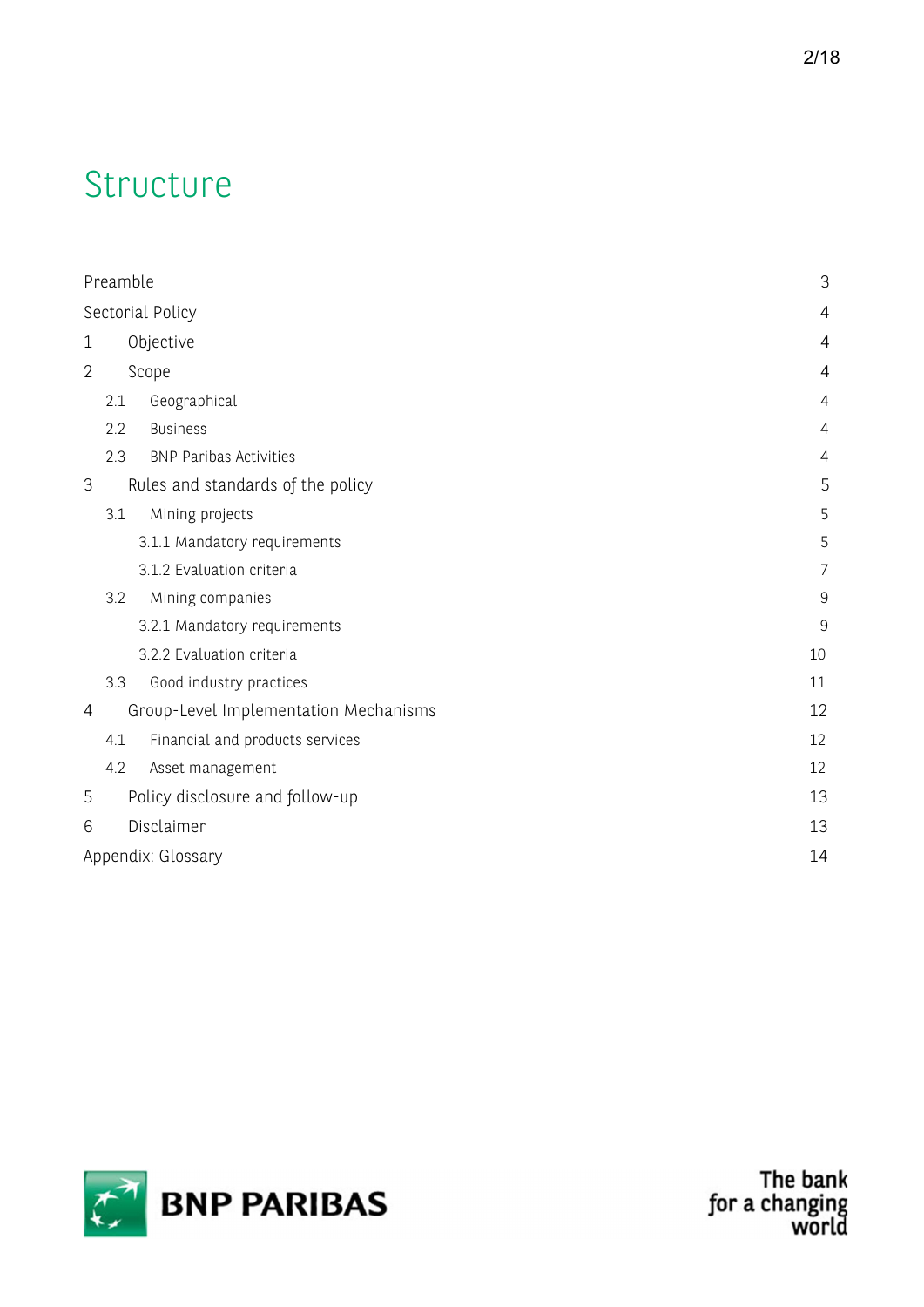# Preamble

As part of its commitment to corporate social responsibility, BNP Paribas has developed a consistent policy regarding its financial services and asset management activities for the mining industry.

The mining sector provides mineral resources which are essential inputs to most sectors of the economy. World population growth, combined with the expectations of developing countries populations for higher levels of infrastructures, services and goods comparable to those enjoyed by the populations of most developed countries, are two factors that contribute to increase the world demand for mineral resources, while available mineral reserves get progressively scarcer and more difficult to access.

The mining sector also represents a significant share of national revenue in a wide range of countries and the responsible development of the mining industry is absolutely crucial in these countries in terms of revenue generation, employment, infrastructure development and support to production.

These considerations should however be balanced against the specific environmental, social, and governance risks associated to the mining industry. These cover water use and quality (especially in areas subject to water scarcity), waste generation, local air pollution and greenhouse gases emissions, land use and impacts on biodiversity, human rights impacts (land reclamation, working conditions, local communities' health and safety, population influx, physical or economic resettlement, impacts on indigenous people's livelihood and cultural identity), as well as governance (revenue transparency, environmental and social policies) and benefit sharing issues (such as local job creation and contribution to local economic and social development).

BNP Paribas also acknowledges that coal usages widely contribute to  $CO<sub>2</sub>$  emissions, and is a key contributor to climate change. In order to meet the objectives set by the Paris Agreement and in line with the associated pathways published by the IPCC, coal production and usage have to be reduced sharply. In this context, BNP Paribas has defined a very ambitious policy towards coal and has decided not to support any more companies involved in thermal coal extraction and trading with no exit strategy.

BNP Paribas has defined the present sector policy to take into account the above-mentioned considerations and to establish consistent rules for the bank's worldwide activities, with a view to provide financial products and services to companies and projects in the mining industry in a balanced and responsible manner. BNP Paribas encourages Mining Companies and Mining Projects to operate and adopt industry best sustainability practices.

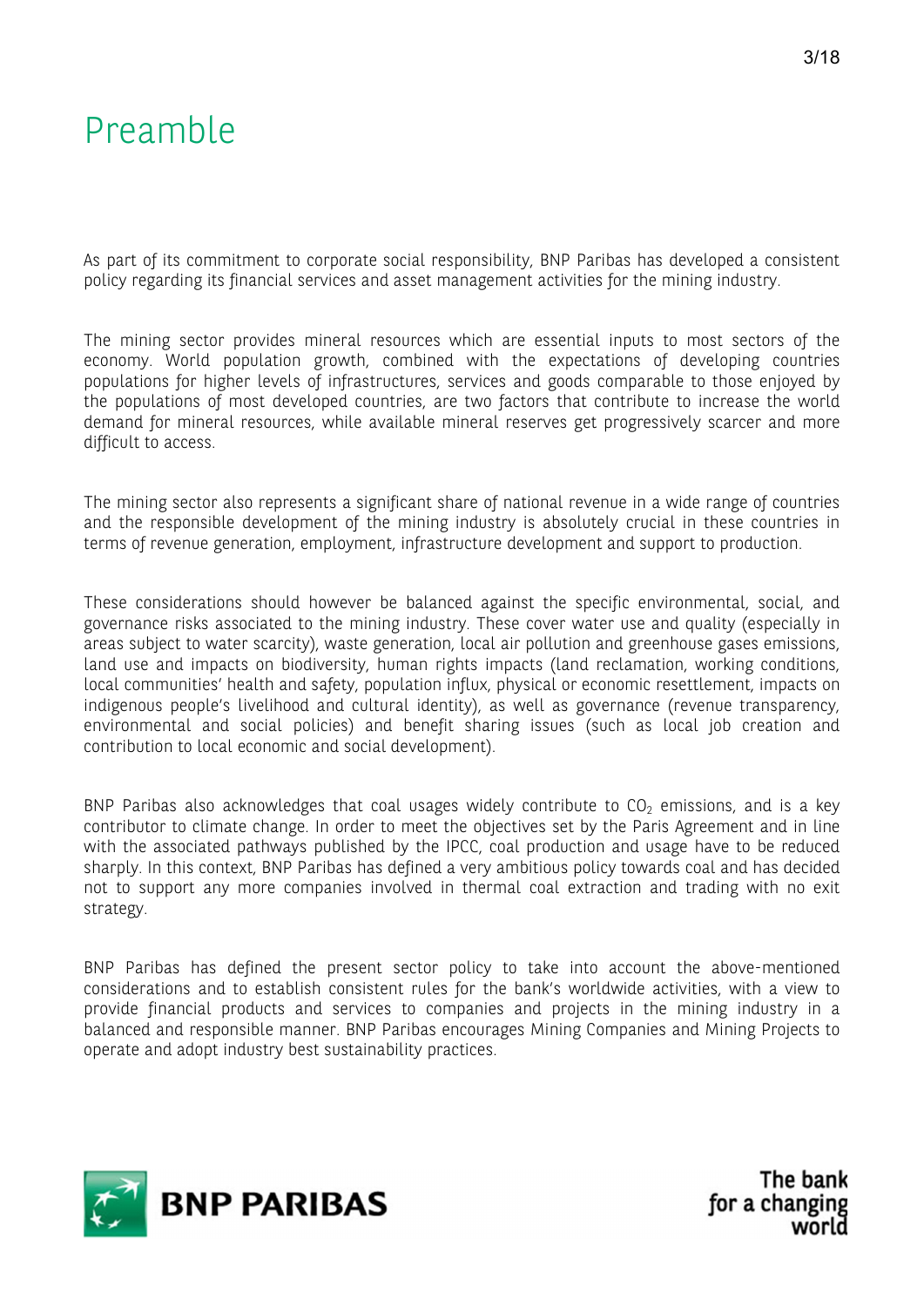# Sectorial Policy

### 1 Objective

This policy defines a set of rules and procedures regarding financial products and services provided by BNP Paribas entities. They aim at addressing environmental, social and governance issues of the mining sector and at establishing guidelines for conducting business in a responsible manner.

### 2 Scope

#### 2.1 Geographical

Worldwide.

#### 2.2 Business

This policy covers:

- Mining projects: greenfield and/or expansion of existing projects, covering the following phases: mine planning and development (including dedicated infrastructures located within the mining area), operation, on-site processing of extracted ores, mine closure and rehabilitation.
- Mining companies: companies, groups or joint-ventures owning mining assets (which represent a significant share of their total assets) and which are involved in exploration, development or operation of such mining assets

#### 2.3 BNP Paribas Activities

BNP Paribas Group entities: this policy applies to all business lines, branches, subsidiaries and joint ventures of which BNP Paribas has the operational control. When BNP Paribas establishes new joint ventures in which it has a minority stake, it strives to include its standards as part of the joint venture agreement.

Financial products & services: this policy applies to all activities provided by BNP Paribas (lending, guarantees, debt and equity capital markets, advisory, hedging and ancillary services, etc.). It covers all new clients and transactions. Agreements with mining

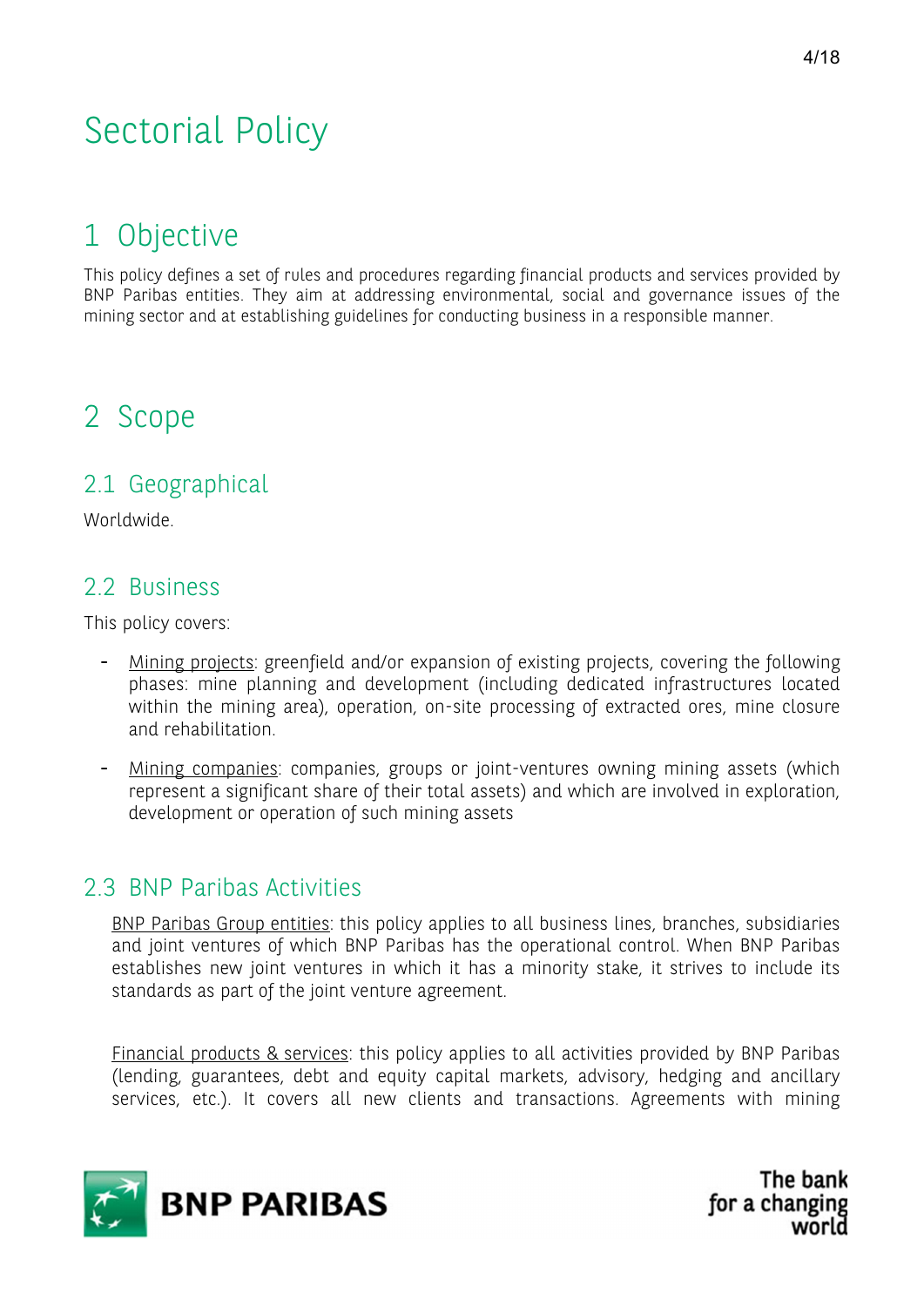Asset management: this policy applies to all BNP Paribas entities managing proprietary assets and third-party assets, with the exception of index-linked products and mandates. External asset managers are actively monitored and encouraged to adhere to BNP Paribas standards.

## 3 Rules and standards of the policy

BNP Paribas expects Mining Companies to comply, and Mining Projects to be developed and operated in accordance, with existing local laws and licensing arrangements as well as with international conventions ratified by the countries in which they operate and/or are developed.

 As part of its internal compliance process, BNP Paribas implements strengthened oversight and control measures to identify, inter alia, governance risks (including corruption), for all new clients and transactions.

In addition to the compliance with these regulations and standards, this policy sets specific criteria to be respected by Mining Projects and Mining Companies. Such criteria are split in two categories: mandatory requirements and evaluation criteria.

Mandatory requirements are to be understood as sine qua non: those have to be met without exception before BNP Paribas considers providing financial products and services to Mining Projects or Mining Companies.

In addition to these mandatory requirements, evaluation criteria have been identified to develop the analysis performed by BNP Paribas on Mining Projects and Mining Companies. Based on the results of such complementary due diligence, BNP Paribas reserves its right to request additional requirements or decline its involvement even if the mandatory requirements are met.

#### 3.1 Mining projects

#### 3.1.1 Mandatory requirements

BNP Paribas will not provide any financial product or services to Mining Projects:

- When the mining area or the Associated Facilities are located on:
	- o UNESCO World Heritage Sites

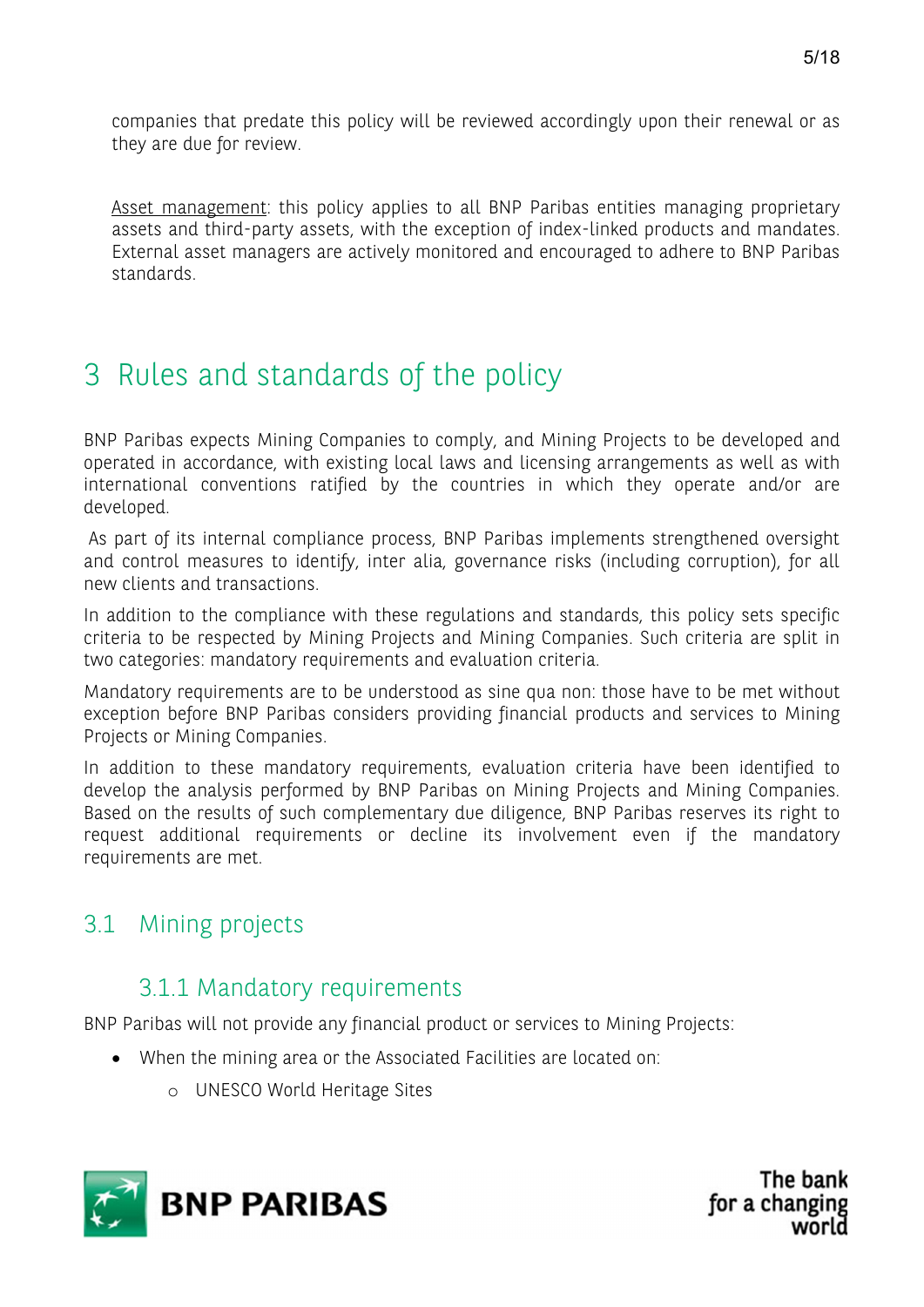- o Wetlands on the Ramsar list
- o Alliance for Zero Extinction sites
- o IUCN Category I-IV areas
- That are located in countries under financial sanctions from France, the European Union, the USA, or the United Nations;
- That are located within an active armed conflict area;
- That use child or forced labour as defined in the International Labour Organization (ILO) Conventions<sup>1</sup> ;
- That do not operate in line with the requirements set out by the ILO in the C 176 Safety and Health in Mines Convention (1995);
- That do not include a site reclamation plan;
- That extract asbestos:
- That cannot provide a health and safety management plan and, for expansion of already operating projects, a track record regarding health and safety issues;
- That are artisanal and small-scale mining activities;
- That are Appalachian MTR projects;
- That use riverine or shallow marine tailings disposal

BNP Paribas will not provide any financial product or services to:

- Projects that are dedicated to thermal coal extraction;
- Infrastructures projects that are dedicated to thermal coal such as harbors or terminals of existing harbors, transportation of thermal coal by rail or road, storage of coal (warehouses).

In addition, BNP Paribas applies the Equator Principles to Project Finance lending and advisory services for Mining Projects as well as to corporate loans where at least 50% of the proceeds are dedicated to a Mining Project and where the borrower has effective control over the project.

<sup>1</sup> C138 Minimum Age Convention, 1973; C182 Worst Forms of Child Labour Convention,1999; C29 Forced Labour Convention, 1930

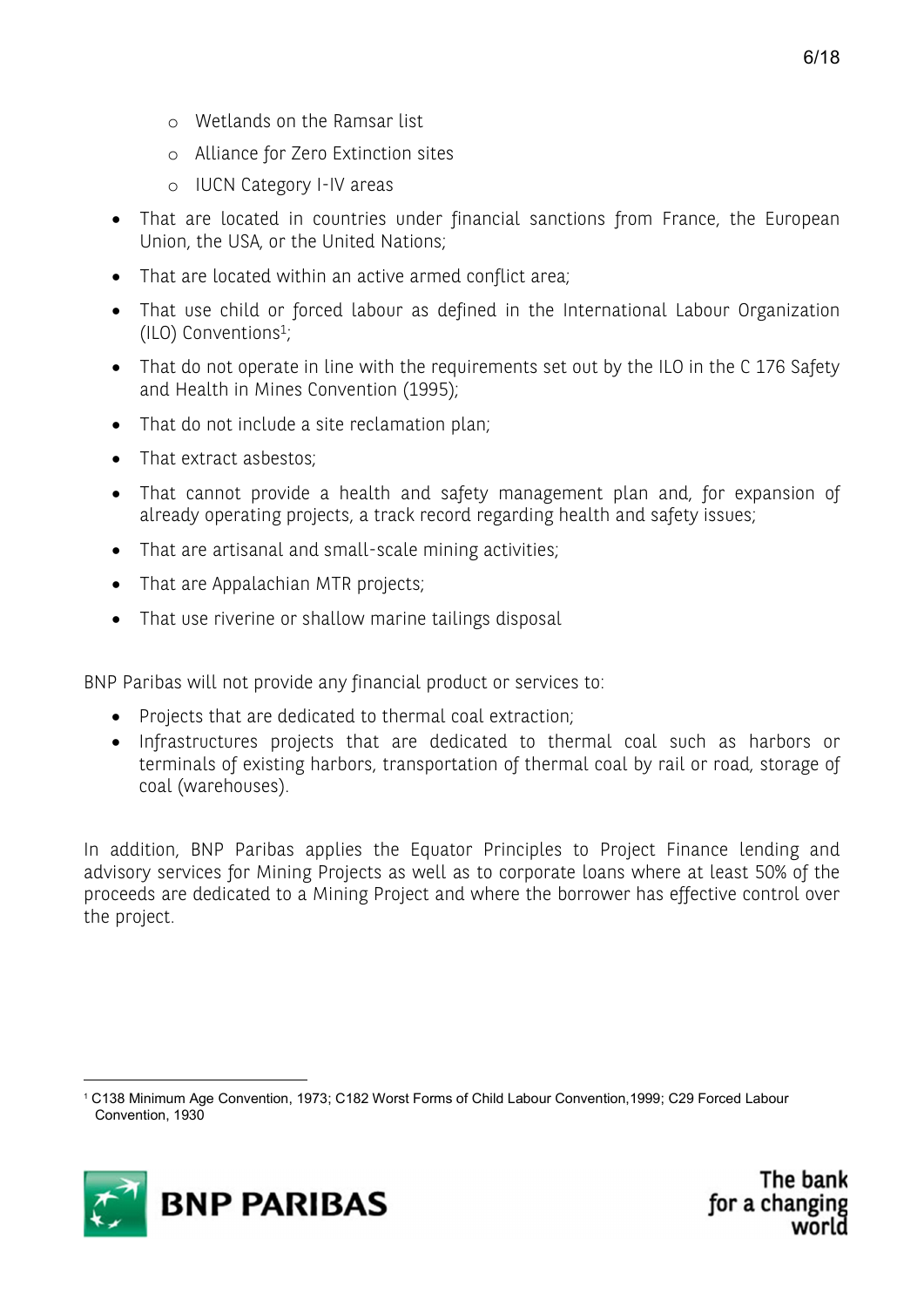#### 3.1.2 Evaluation criteria

BNP Paribas will also carry out an analysis of the proposed Mining Project. The following evaluation criteria will be considered as key areas of due diligence. BNP Paribas will therefore determine:

- Population
	- o Whether the Mining Project requires physical or economic resettlement resulting from land acquisition or restrictions on land use. In such cases, the resettlement action plan and/or livelihood restoration plan (and in particular the compensation arrangements) will be assessed.
	- o Whether the Mining Project has put in place a consultation plan commensurate to its scale and impacts as well as a grievance mechanism through which stakeholders' concerns can be raised and addressed.
	- o Whether the Mining Project has established initiatives benefitting positively to the local communities (including local employment programs, local sourcing of goods and services, or public infrastructure financing)
	- o In addition, BNP Paribas expects Mining Projects to implement effective, transparent and culturally adapted communication to project-affected people.
- Water use and pollution
	- o Whether the Mining Project is located in a water stressed area where water demand from mining activities could compete with other water use. In such cases, measures taken by the Mining Project to minimize its water use and to monitor its impact on water availability for other users will be assessed. Specific attention will be given to strategies demonstrating a continuous improvement approach.
	- o Whether the Mining Project is managing adequately its effluents to minimize water pollution.
- Air emissions
	- o Whether the Mining Project has taken steps to minimize GHG emissions from its operations and power sources, as well as to minimize air emissions (e.g. dust) and resulting impacts on the local environment and communities.
- Tailings disposal and waste rock dumps
	- o Whether the tailings storage facility (or disposal methodology) is designed according to Good industry practices in terms of safety and containment over

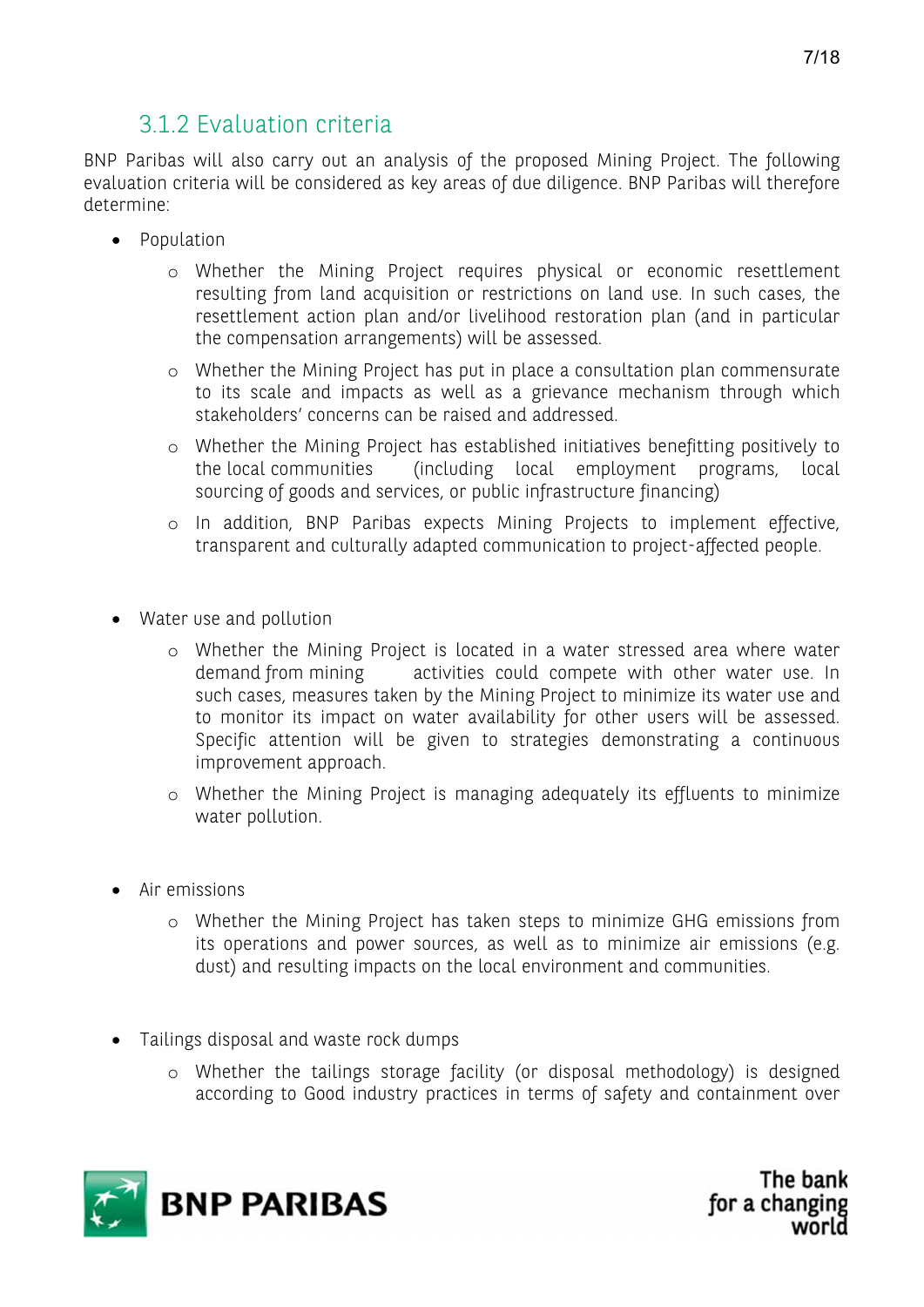the long term. Deep sea tailings placement (DSTP) may be considered only when deemed the most suitable option based on the conclusions of a feasibility study and of an environmental and social impact assessment of other tailings management alternatives.

- o Whether the waste rock dump is designed according to Good industry practices in order to minimize erosion, reduce safety risks, and manage potentially acid generating wastes over the long term.
- Biodiversity and Ecosystem Services
	- o Whether the Mining Project is located in, or has impacts on, High Conservation Value (HCV) areas. In such case, measures taken by the Mining Project to avoid adverse impacts, as well as to ensure no irremediable loss of these values will be assessed
	- o Whether the Mining Project is located in or near IUCN Category V-VI areas. In such case, measures taken by the Mining Project to ensure compatibility with the objectives of the protected areas will be assessed.
- Location
	- o Whether the Mining Project is located in an area subject to flooding and/or to seismic risk. In such case project's design and mitigation measures covering these risks will be assessed.
- Health and Safety
	- o The health and safety management plan and/or track record of the Mining Project will be assessed.
- Reclamation Plan
	- o Whether the mine closure and reclamation plan is supported by appropriate financial reserves, other relevant financial instruments or suitable financial capacity.
- Transparency
	- o Whether the Mining Project publicly discloses payments to the host government (such as royalties, taxes, and profit sharing).

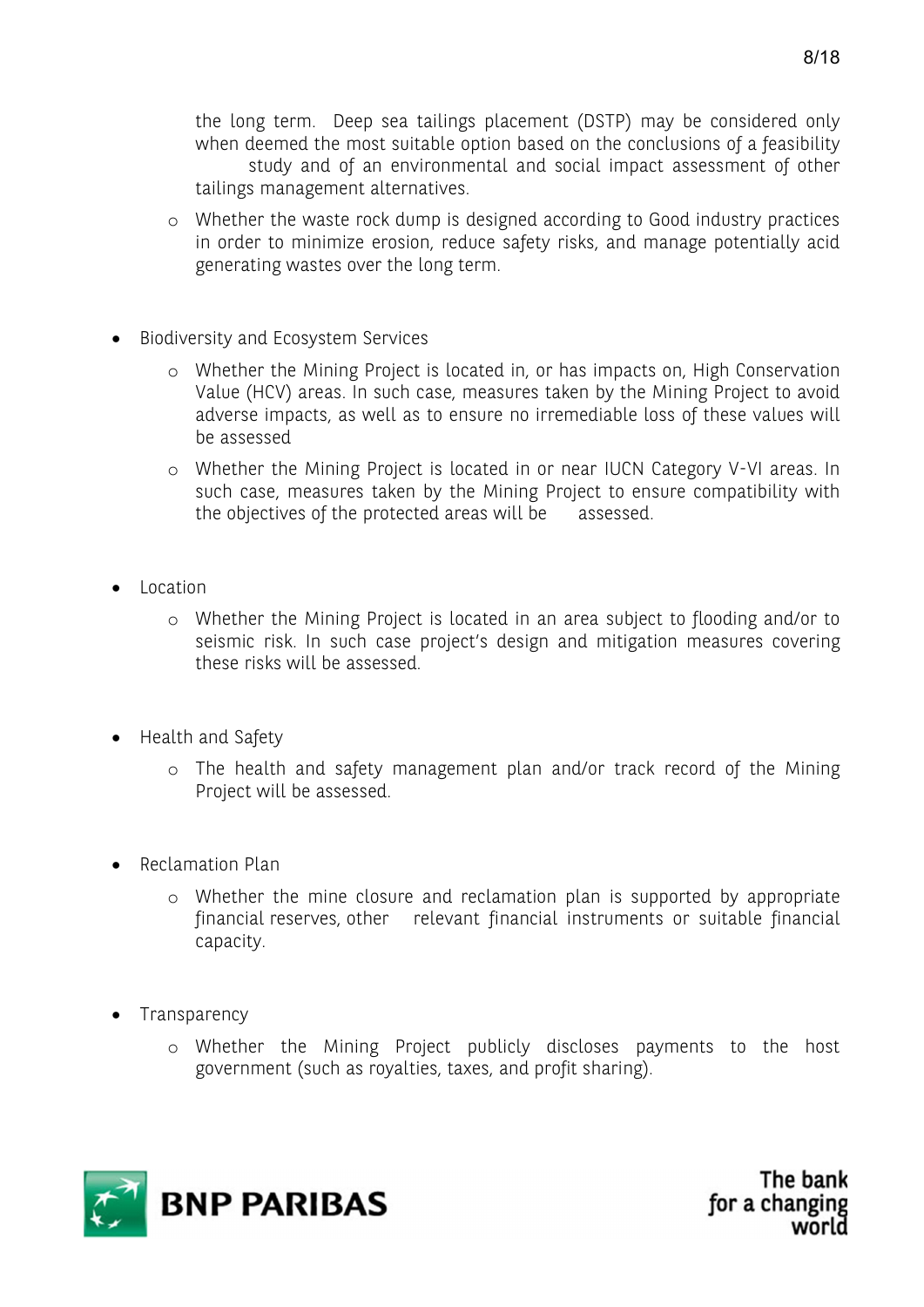- Security
	- o Whether the Mining Project has a policy in place covering the security aspects of its operations (e.g. through the use of security personnel) while ensuring respect of human rights.

BNP Paribas encourages the on-line disclosure of project related information such as the Environmental and Social Impact Assessment and the Environmental and Social Management Plan as well as the disclosure of information to respond specifically to issues raised by stakeholders.

BNP Paribas also expects Mining Projects to develop and implement a comprehensive Environmental and Social Management System, covering the construction and operational phases.

#### 3.2 Mining companies

#### 3.2.1 Mandatory requirements

BNP Paribas will not provide any financial products or services to Mining Companies that:

- Have their headquarters located in countries under financial sanctions from France, the European Union or the USA, or the United Nations;
- Use child or forced labor as defined in the International Labor Organization (ILO) Conventions<sup>2</sup> ;
- Cannot provide a track record regarding health and safety at company level;
- Extract asbestos;
- Cannot disclose or provide on demand information at company level on their performance related to water use, waste and GHG emissions as well as strategies regarding land reclamation.

BNP Paribas will not finance artisanal and small scale mining companies.

Specific criteria for companies involved in thermal coal mining: BNP Paribas will not provide any financial products or services to mining entities<sup>3</sup> that:



<sup>&</sup>lt;sup>2</sup> C138 Minimum Age Convention, 1973; C182 Worst Forms of Child Labor Convention, 1999; C29 Forced Labor Convention, 1930

 $3$  Any legal entity which owns or operates thermal coal mining assets.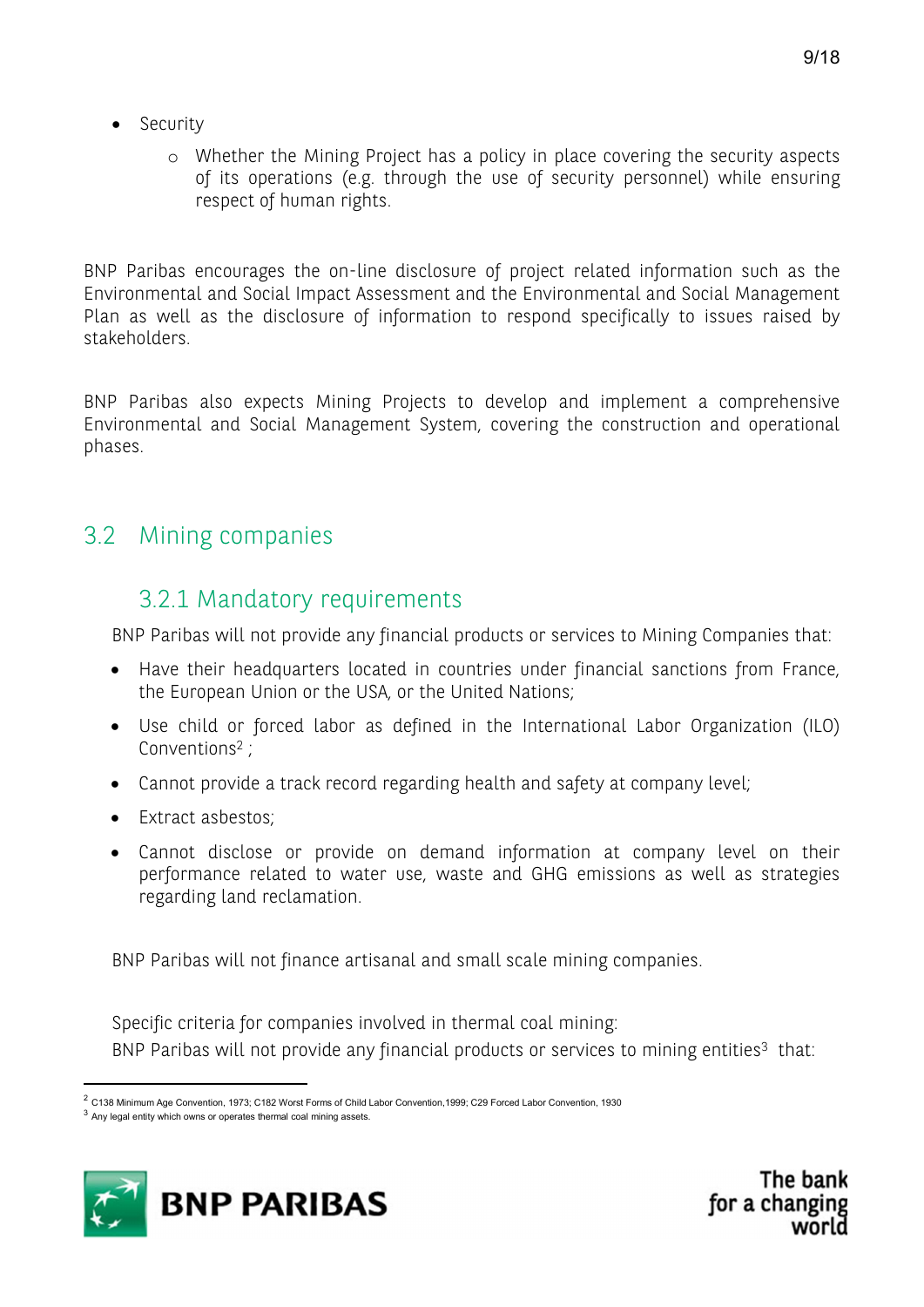- Are producers of coal extracted from Appalachian MTR operations;
- Are developing or are planning to develop thermal coal extraction capacities (new mines or expansion of existing ones);
- Do not have a strategy to exit from thermal coal activities by 2030 for European Union and OECD countries and 2040 for the rest of the world.

BNP Paribas will not provide any financial products or services to mining entities<sup>4</sup> that belong to groups that:

- produce more than 10 million tons of thermal coal per year, or
- generate more than 20% of their revenues from thermal coal.

BNP Paribas will not provide any financial products or services to infrastructure companies that are significantly involved in thermal coal including:

- Harbors or terminals of existing harbors,
- Transportation of thermal coal by rail or road,
- Storage of coal (warehouses).

BNP Paribas will not provide any financial products or services to traders dedicated to thermal coal.

#### 3.2.2 Evaluation criteria

BNP Paribas will also carry out an analysis of the considered Mining Company. The following evaluation criteria will be considered as key areas of due diligence. BNP Paribas will therefore assess:

- Whether the Mining Company develops its new mining projects following the principles set out in 2.
- Whether the Mining Company operates its existing mining projects according to Good industry practices, and whether appropriate action is being taken to ensure continuous improvement.
- The level of transparency of the Mining Company with regard to the disclosure of payments made to host governments (such as royalties, taxes, and profit sharing).
- The level of transparency of the Mining Company towards its stakeholders, through communication and stakeholder engagement plans, as well as the quality of its



<sup>&</sup>lt;sup>4</sup> Any legal entity which owns or operates thermal coal mining assets.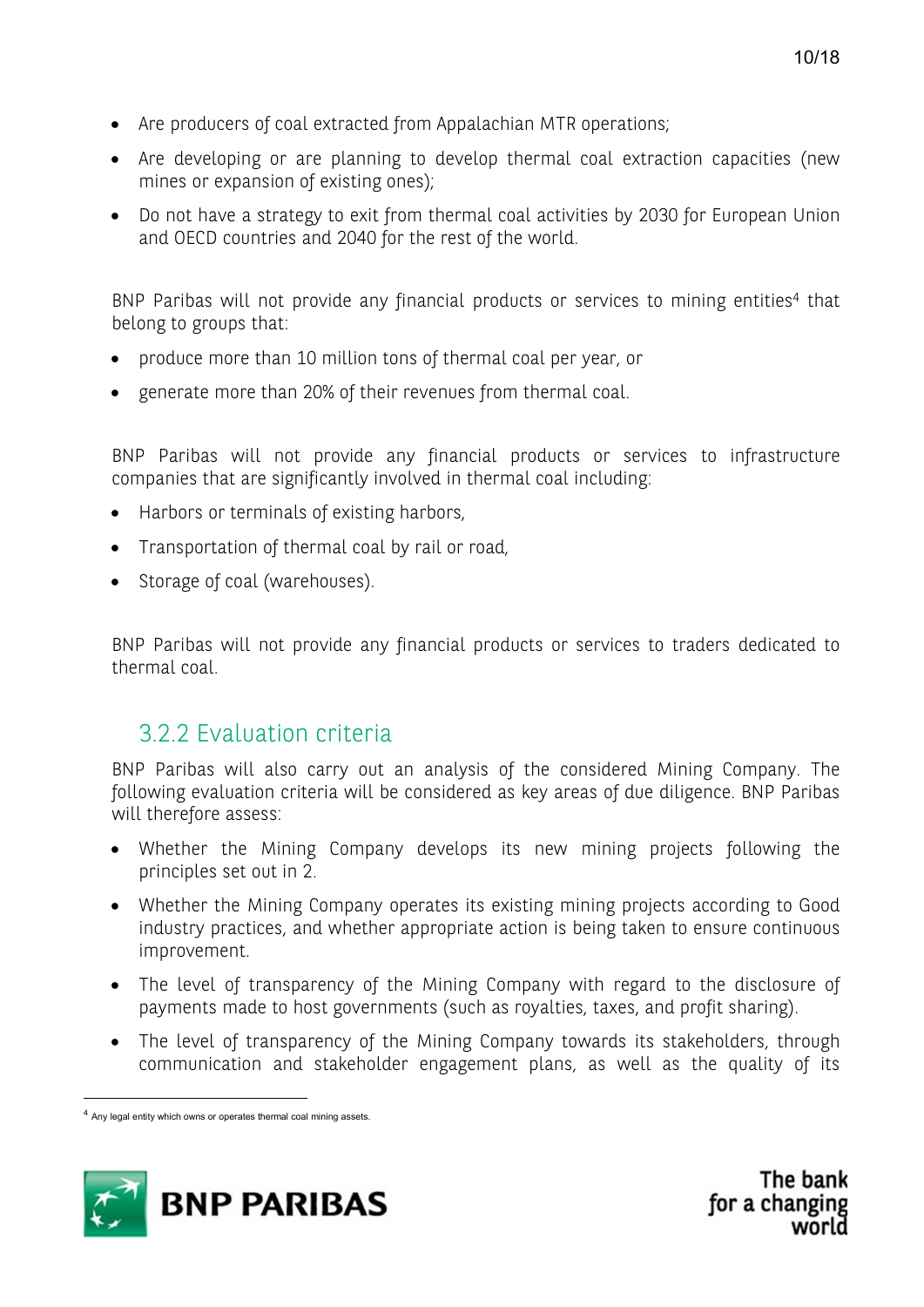disclosure on key environmental, social and governance issues and related performance.

- The Mining Company's policy regarding engagement with, and sustainable development of, local communities
- Whether the Mining Company has been regularly and repeatedly criticized for its environmental, social, security (including use of security forces) and governance performance on material issues, and enquire about actions taken to address them.

#### 3.3 Good industry practices

BNP Paribas encourages Mining Companies (including developers of specific Mining Projects) to move toward good industry practices regarding environmental, social and governance issues, by joining recognized initiatives such as:

- Initiatives and standards set out to support and enact a set of core values in various areas (e.g. human rights, labor conditions, environmental performance, combat against corruption), either general or specific to the mining sector, such as
	- o The UN Global Compact;
	- o The UN Guiding Principles on Business and Human Rights;
	- o The OECD Guidelines for Multinational Enterprises;
	- o The IFC Performance Standards ;
	- o The WB/IFC Environmental, Health, and Safety (EHS) General Guidelines;
	- o The WB/IFC EHS Guidelines for Mining;
	- o The International Council on Mining and Metals (ICMM).
- Initiatives set out to improve transparency, accountability, and reporting, in general and in the mining sector, such as
	- o The Global Reporting Initiative (GRI);
	- o The Carbon and Water Disclosure Projects;
	- o The Extractive Industries Transparency Initiative (EITI).
- Initiatives set out to ensure the respect of human rights and fundamental freedoms in the context of companies' safety and security operations, such as
	- o The Voluntary Principles on Security and Human Rights (Voluntary Principles).

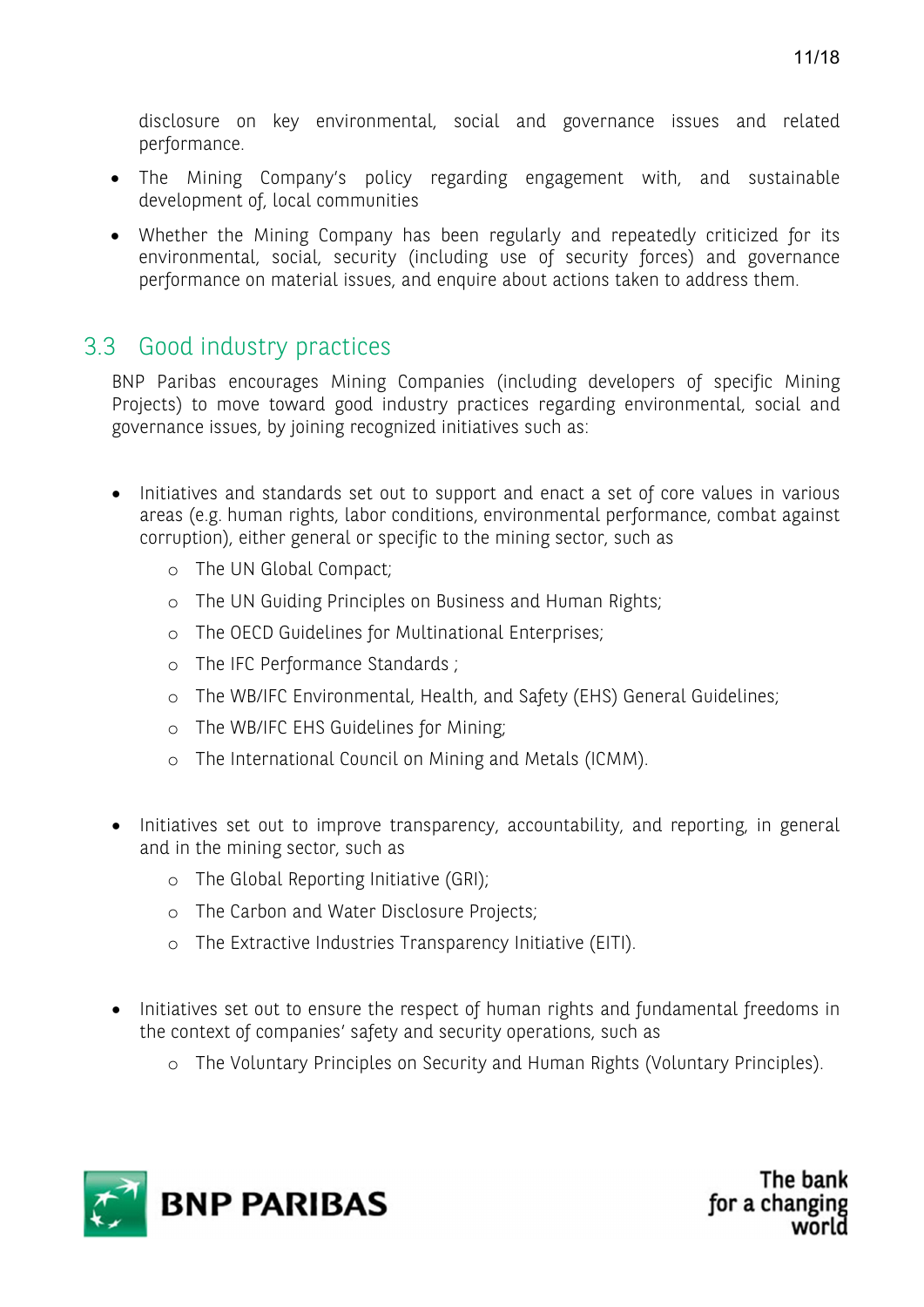- Sector initiatives that cover specific activities within the mining sector, such as:
	- o The Kimberley process (diamond production);
	- o The International Cyanide Management Code (gold mining).

### 4 Group-Level Implementation Mechanisms

#### 4.1 Financial and products services

The information related to the above requirements will be obtained from the mining clients by BNP Paribas' client relationship managers.

BNP Paribas will review regularly the performance of mining companies against the policy.

Thermal coal companies in particular will be reviewed on an annual basis. If BNP Paribas becomes aware that a client operates outside the requirements of the policy, a dialogue will be engaged with the client in order to find an acceptable solution to improve the situation in a timely manner. If this dialogue is unfruitful BNP Paribas may decide not to pursue any new business with such client and will place existing business under review taking into account existing contractual agreements.

#### 4.2 Asset management

BNP Paribas entities managing third-party assets will progressively implement all the relevant requirements of this policy. A transition is indeed necessary due to the fact that existing and potential investors have to be informed of the existence and implications of this policy.

BNP Paribas entities managing third-party assets have defined extra rules related to thermal coal that are adapted to the specificity of their activities and that are in line with the Bank's commitment to exit thermal coal. As examples, BNP Paribas Asset Management has adopted a detailed policy on coal covering mining which details the criteria to monitor and reduce their exposure to coal<sup>5</sup> and BNP Paribas Cardif has adopted a phase-out of its investments in thermal coal mining with a 2030 deadline $^6$ .

<sup>6</sup> https://www.bnpparibascardif.com/documents/583427/1226570/PR\_BNPPC\_060720\_EN.pdf/04ed8799-25b8-4335-a27f-0f7674f6dd2a



<sup>5</sup> https://www.bnpparibas-am.com/en/bnp-paribas-asset-management-announces-tighter-exclusion-policy-on-coal-companies/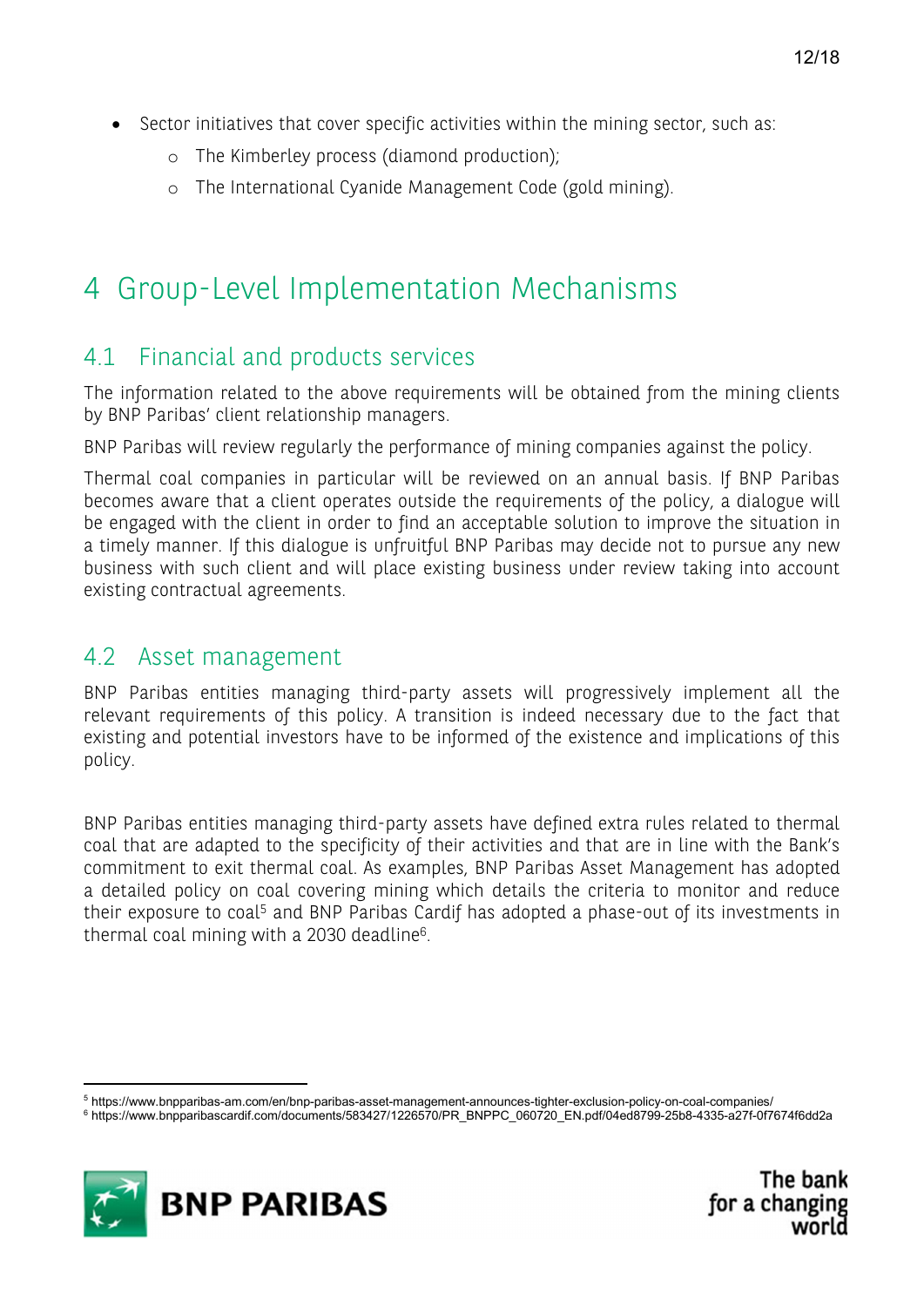### 5 Policy disclosure and follow-up

BNP Paribas' stakeholders will be informed of the existence and the content of this policy. Such policy will be posted on BNP Paribas' website. Furthermore a copy will be systematically provided to our clients and potential clients as part of the due diligence process or upon discussion of any financial services to be provided subsequent to the official release date of this policy.

BNP Paribas will review this policy regularly and in the light of the prevailing circumstances it may update it to make sure it is in continued alliance with national and international regulations and best practices.

### 6 Disclaimer

In order to comply with regulations and to implement the principles defined in its internal procedures and sector policies, BNP Paribas endeavors to source accurate and reliable information, particularly from mining companies, on their sustainability policies and practices. BNP Paribas relies on this information gathered from mining companies and its partners. However, its decision is dependent on the quality, accuracy and up-to-datedness of this third-party information.

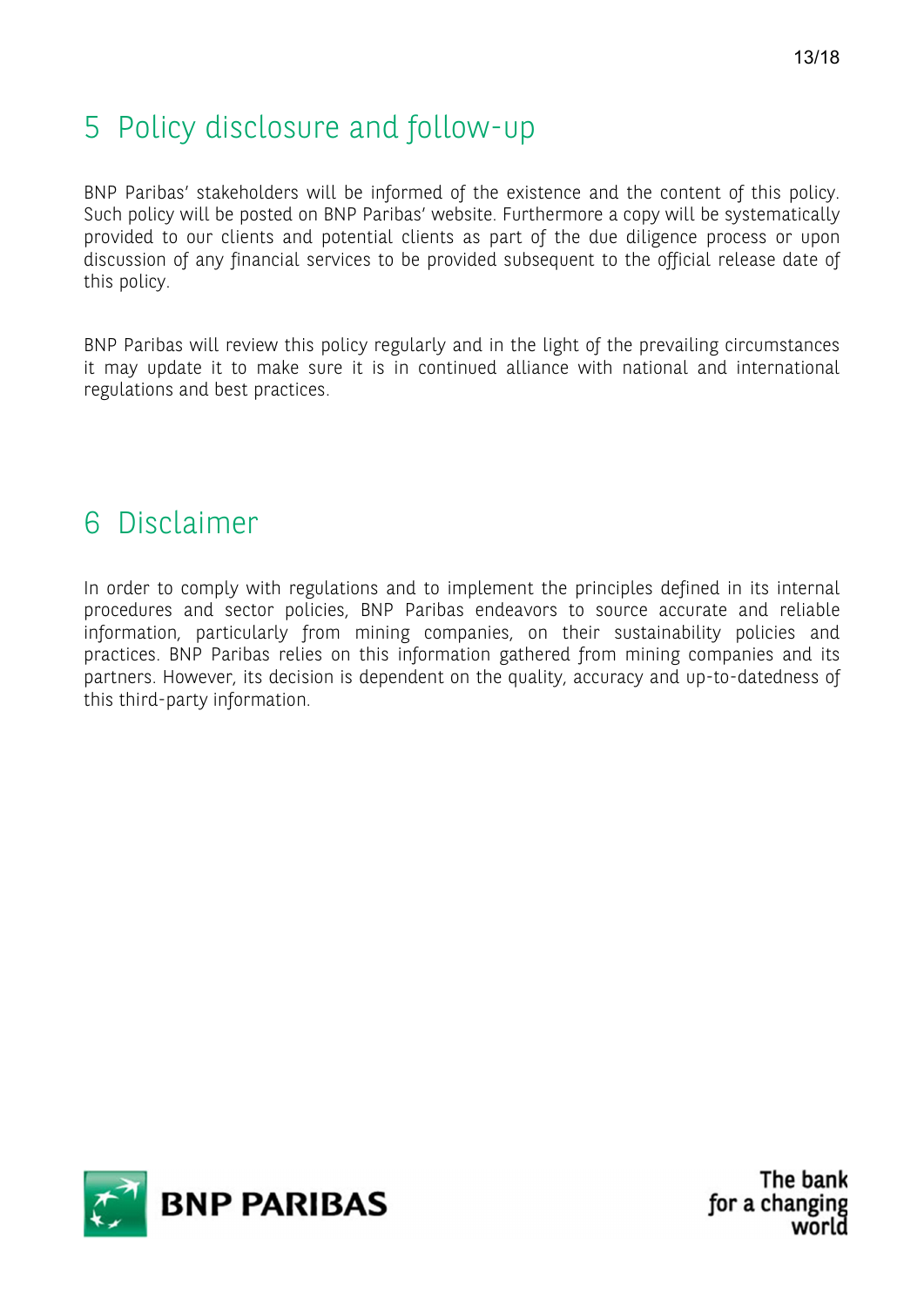# Appendix: Glossary

The following definitions apply in this policy:

| Active<br>armed<br>conflict area                  | There is no current definition of "active armed conflicts" that is recognized<br>under international law. BNP Paribas has therefore developed an internal<br>definition for such areas, based on the research made by several external<br>specialist providers.                                                                                                                                                                                                                                                                                                                                                                                                                                                                 |
|---------------------------------------------------|---------------------------------------------------------------------------------------------------------------------------------------------------------------------------------------------------------------------------------------------------------------------------------------------------------------------------------------------------------------------------------------------------------------------------------------------------------------------------------------------------------------------------------------------------------------------------------------------------------------------------------------------------------------------------------------------------------------------------------|
| Alliance for Zero<br>(AZE)<br>Extinction<br>sites | The AZE is a joint initiative of worldwide biodiversity conservation organizations,<br>which aims to prevent extinctions by identifying and safeguarding key sites, each<br>one of which is the last remaining refuge of one or more Endangered (EN) or<br>Critically Endangered (CR) species. AZE sites contain >95% of the known global<br>population of a given EN or CR species, or >95% of the population for one life<br>history segment (e.g. breeding or wintering) of the EN or CR species. It also has<br>distinctive features and definable boundaries. For the above reasons, the loss of<br>an AZE site would result in the extinction of a species in the wild.<br>http://www.zeroextinction.org/index.html       |
| Appalachian<br>Mountaintop<br>Removal (MTR)       | A surface mining technique that is used to extract coal reserves near the surface<br>in the steep terrain conditions characteristic of Central Appalachia. This method<br>may have adverse impacts on communities (blasting may damage homes,<br>endanger residents, and leave communities exposed to coal dust) as well as the<br>environment (leftover rubble dumped into valleys, impacting streams and<br>contaminating drinking water sources for scores of communities).                                                                                                                                                                                                                                                  |
| Artisanal<br>and<br>small-scale<br>mining         | Ranges from very small operations that provide subsistence living, to very small<br>companies. A typical artisanal and small-scale mine is characterized as a mine<br>that operates at or near the surface, would work with non-complex ore, which<br>requires non-complex mining and processing methods. Artisanal and small-<br>scale mining is often equated with informal, unstable or illegal operations that<br>are typified by complete lack of capital, haphazard mining methods, and<br>environmental damage and health and safety risks. Artisanal and small-scale<br>mining operations often involve informal or temporary workers, with little or no<br>patrimony, operating with rudimentary, low cost techniques. |
| Associated<br><b>Facilities</b>                   | Associated facilities are facilities that are not funded as part of the project and<br>that would not have been constructed or expanded if the project did not exist<br>and without which the project would not be viable. Associated facilities may<br>include railways, roads, captive power plants or transmission lines, pipelines,<br>utilities, warehouses, and logistics terminals.                                                                                                                                                                                                                                                                                                                                      |



The bank for a changing<br>world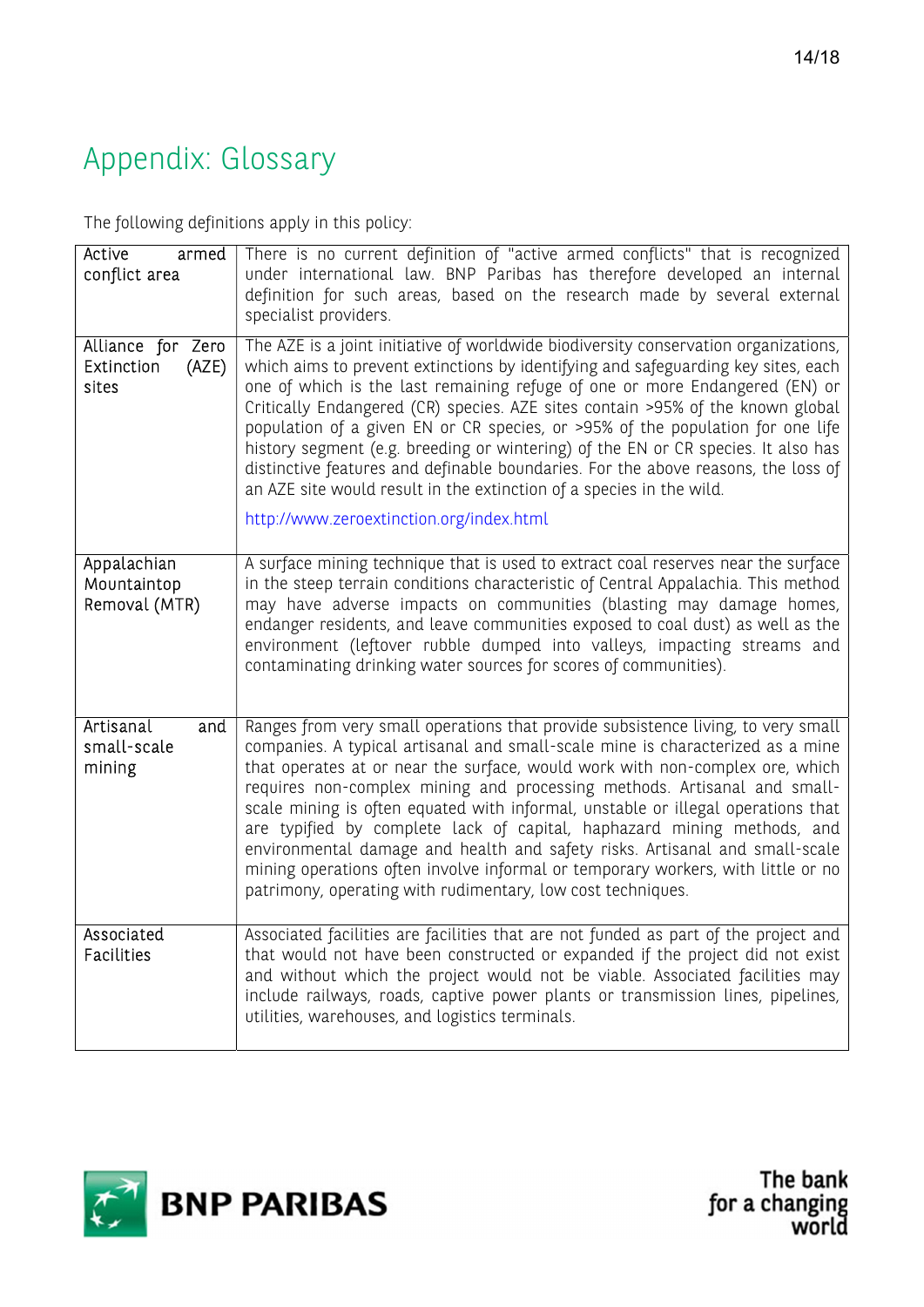| Carbon and Water<br>Disclosure<br>Projects                    | The Carbon Disclosure Project (CDP) is an independent not-for-profit<br>organization working to drive greenhouse gas emissions reduction and<br>sustainable water use by business and cities. The CDP works with companies to<br>establish methodologies and encourage disclosure and management of climate<br>and water data (e.g. greenhouse gas emissions, water use and pollution), and<br>with investors to assess risks and opportunities related to climate change and<br>water scarcity, flooding, and pollution.<br>https://www.cdp.net/fr<br>https://www.cdp.net/fr/water |
|---------------------------------------------------------------|-------------------------------------------------------------------------------------------------------------------------------------------------------------------------------------------------------------------------------------------------------------------------------------------------------------------------------------------------------------------------------------------------------------------------------------------------------------------------------------------------------------------------------------------------------------------------------------|
| Deep-sea Tailings<br>Placement                                | Involves the discharge of wastes below the maximum depth of the surface mix<br>layer, the euphotic zone and the upwelling zone, on the assumption that the<br>waste will not be re-mobilized in the surface water. When the waste is<br>discharged from the pipeline, it continues to flow downwards, eventually<br>settling on the sea floor at great depths (usually deeper than 1000 meters).                                                                                                                                                                                    |
| <b>Equator Principles</b>                                     | The Equator Principles are a financial industry benchmark for determining,<br>assessing and managing environmental and social risks in projects. The Group<br>has adopted the Equator Principles in October 2008. The official text is available<br>at the following address: http://www.equator-principles.com/                                                                                                                                                                                                                                                                    |
| Extractive<br>Industries<br>Transparency<br>Initiative (EITI) | The EITI is a global standard ensuring transparency of payments from natural<br>resources companies. It is a coalition of governments, companies, civil society<br>groups, investors, and international organisations.<br>http://eiti.org/                                                                                                                                                                                                                                                                                                                                          |
| Forced labour                                                 | Forced labour means work or service exacted from a person under threat or<br>penalty, which includes penal sanctions and the loss of rights and privileges,<br>where the person has not offered him/herself voluntarily (Forced Labour<br>Convention n°29, ILO 2001a)                                                                                                                                                                                                                                                                                                               |
| <b>Global Compact</b>                                         | The UN Global Compact is a strategic policy initiative for businesses that are<br>committed to aligning their operations and strategies with ten universally<br>accepted principles in the areas of human rights, labour, environment and anti-<br>corruption, and is endorsed by chief executives of the member businesses. BNP<br>Paribas is a signatory of the UN Global Compact since 2003.<br>http://www.unglobalcompact.org/                                                                                                                                                  |
| GRI                                                           | The Global Reporting Initiative (GRI) is a non-profit organization that promotes<br>economic, environmental and social sustainability. GRI provides all companies<br>and organizations with a comprehensive sustainability reporting framework that<br>is widely used around the world.<br>https://www.globalreporting.org/                                                                                                                                                                                                                                                         |



The bank<br>for a changing<br>world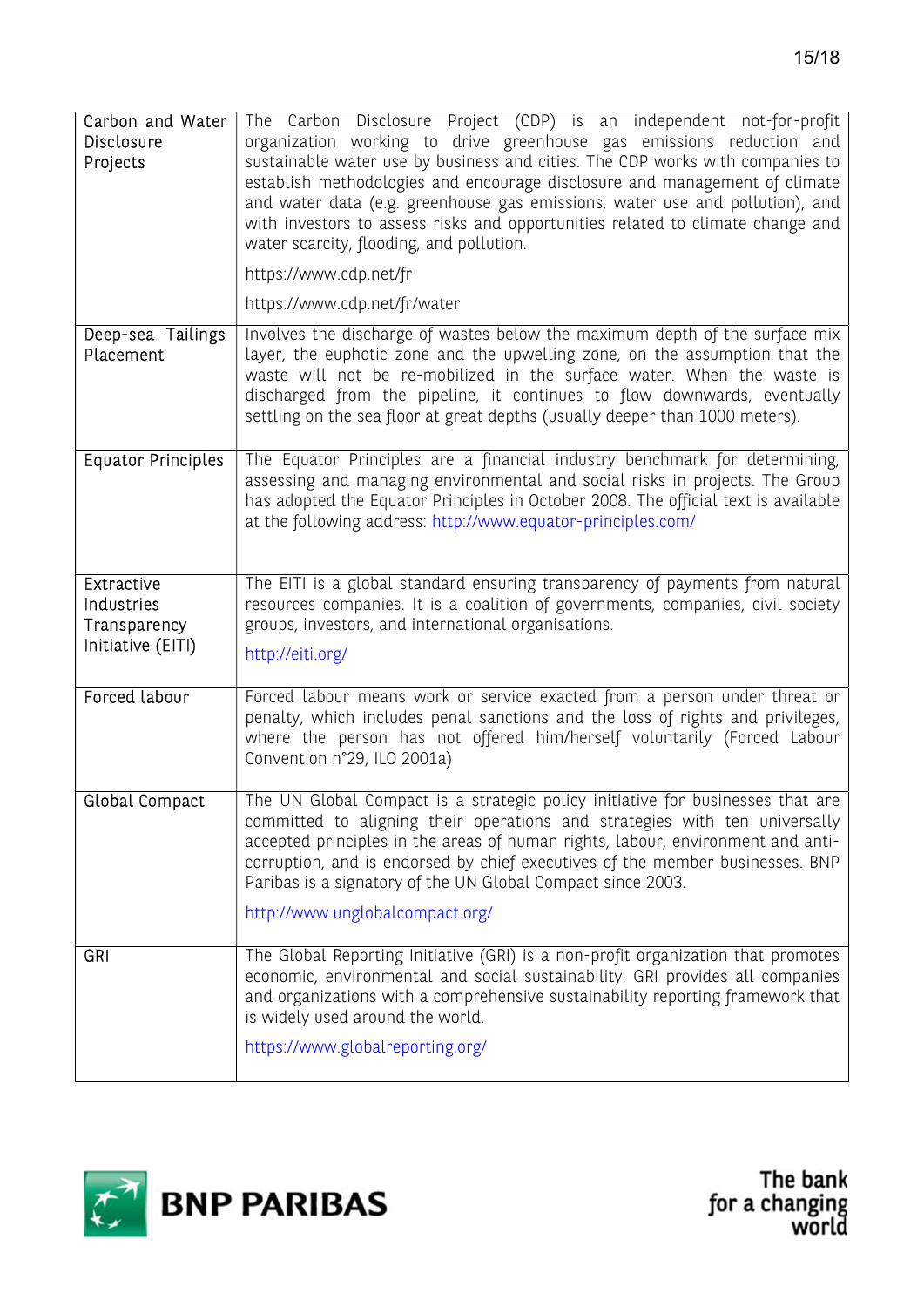| High Conservation<br>Value (HCV) areas                  | High Conservation Value areas are critical areas in a landscape which need to<br>be appropriately managed in order to maintain or enhance High Conservation<br>Values. There are six main types of HCV areas :                                                                                                                                                                             |
|---------------------------------------------------------|--------------------------------------------------------------------------------------------------------------------------------------------------------------------------------------------------------------------------------------------------------------------------------------------------------------------------------------------------------------------------------------------|
|                                                         | - Areas containing globally, regionally or nationally significant concentrations of<br>biodiversity values (e.g. endemism, endangered species, refugia).                                                                                                                                                                                                                                   |
|                                                         | - Globally, regionally or nationally significant large landscape-level areas where viable<br>populations of most if not all naturally occurring species exist in natural patterns of<br>distribution and abundance.                                                                                                                                                                        |
|                                                         | - Areas that are in or contain rare, threatened or endangered ecosystems.                                                                                                                                                                                                                                                                                                                  |
|                                                         | - Areas that provide basic ecosystem services in critical situations (e.g. watershed<br>protection, erosion control).                                                                                                                                                                                                                                                                      |
|                                                         | - Areas fundamental to meeting basic needs of local communities (e.g. subsistence,<br>health).                                                                                                                                                                                                                                                                                             |
|                                                         | - Areas critical to local communities' traditional cultural identity (areas of cultural,<br>ecological, economic or religious significance identified in cooperation with such local<br>communities).                                                                                                                                                                                      |
|                                                         | http://www.hcvnetwork.org/                                                                                                                                                                                                                                                                                                                                                                 |
| International<br>Council on Mining<br>and Metals (ICMM) | The International Council on Mining and Metals (ICMM) was established in<br>2001 to improve sustainable development performance in the mining and<br>metals industry. Today, it brings together several leading mining and metals<br>companies as well as national and regional mining associations and global<br>commodity associations.                                                  |
|                                                         | The ICMM engages with a broad range of stakeholders - governments,<br>international organizations, communities and indigenous peoples, civil society<br>and academia - in order to build meaningful relationships. Its vision is one of<br>leading companies working together and with others to strengthen the<br>contribution of mining, minerals and metals to sustainable development. |
|                                                         | http://www.icmm.com/                                                                                                                                                                                                                                                                                                                                                                       |
| International<br>Cyanide                                | The Cyanide Code is a voluntary industry program for the gold mining industry<br>to promote:                                                                                                                                                                                                                                                                                               |
| Management Code<br>(ICMC)                               | - Responsible management of cyanide used in gold mining                                                                                                                                                                                                                                                                                                                                    |
|                                                         | - Enhance the protection of human health, and                                                                                                                                                                                                                                                                                                                                              |
|                                                         | - Reduce the potential for environmental impacts.                                                                                                                                                                                                                                                                                                                                          |
|                                                         |                                                                                                                                                                                                                                                                                                                                                                                            |
|                                                         | Companies that become signatories to the Cyanide Code must have their<br>operations audited by an independent third party to demonstrate their<br>compliance with the Cyanide Code.                                                                                                                                                                                                        |
|                                                         | Audit results are made public to inform stakeholders of the status of cyanide<br>management practices at certified operations.                                                                                                                                                                                                                                                             |
|                                                         | http://www.cyanidecode.org/                                                                                                                                                                                                                                                                                                                                                                |



The bank<br>for a changing<br>world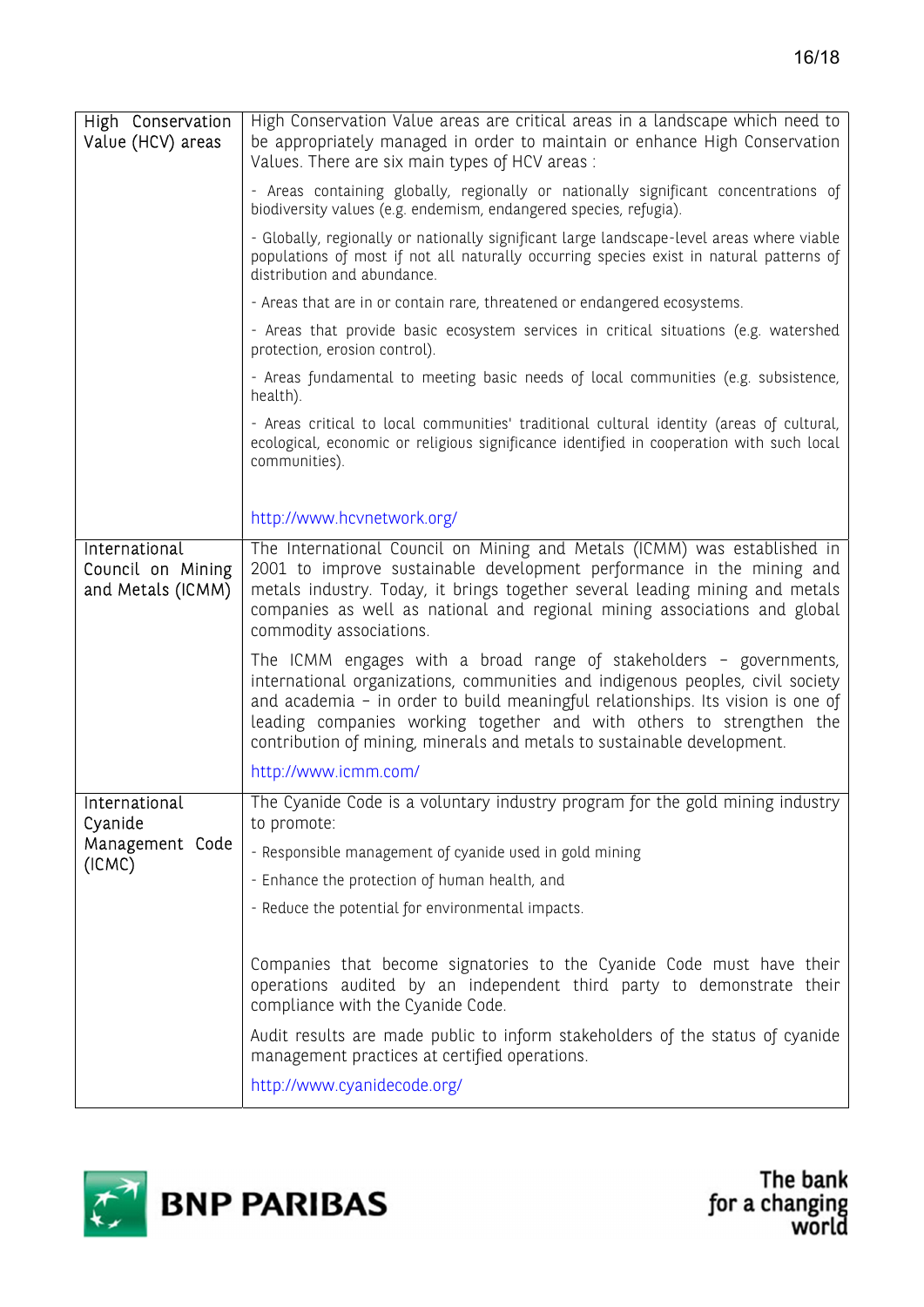| International      | The International Labour Organization (ILO) is a UN specialized agency which   |
|--------------------|--------------------------------------------------------------------------------|
| Labour             | seeks the promotion of social justice and internationally recognized human and |
| Organization (ILO) | labour rights.                                                                 |
|                    | http://www.ilo.org/global/lang--en/index.htm                                   |

| International<br>for<br>Union<br>Conservation | The IUCN is a global conservation network gathering governments as well as non-<br>governmental organizations. One of the missions of the IUCN is to help countries and<br>communities designate and manage protected areas on land and in the oceans.                                                                                                                            |
|-----------------------------------------------|-----------------------------------------------------------------------------------------------------------------------------------------------------------------------------------------------------------------------------------------------------------------------------------------------------------------------------------------------------------------------------------|
| οf<br>Nature<br>(IUCN)                        | Protected areas are divided into six categories:                                                                                                                                                                                                                                                                                                                                  |
|                                               | I - Strict Nature Reserve (Ia) / Wilderness Area (Ib),                                                                                                                                                                                                                                                                                                                            |
|                                               | II - National Park,                                                                                                                                                                                                                                                                                                                                                               |
|                                               | III - Natural Monument or Feature,                                                                                                                                                                                                                                                                                                                                                |
|                                               | IV - Habitat / Species Management area,                                                                                                                                                                                                                                                                                                                                           |
|                                               | V - Protected Landscape / Seascape,                                                                                                                                                                                                                                                                                                                                               |
|                                               | VI - Protected area with sustainable use of natural resources                                                                                                                                                                                                                                                                                                                     |
|                                               | http://www.iucn.org/about/work/programmes/pa/pa_products/wcpa_categories/                                                                                                                                                                                                                                                                                                         |
| Kimberley<br>process                          | The Kimberley Process (KP) is a joint governments, industry and civil society initiative<br>to stem the flow of conflict diamonds - rough diamonds used by rebel movements to<br>finance wars against legitimate governments.                                                                                                                                                     |
|                                               | http://www.kimberleyprocess.com/                                                                                                                                                                                                                                                                                                                                                  |
| Mine                                          | A mine is understood as a pit or excavation in the earth from which mineral<br>substances are taken. These substances can be metallic (e.g. base metals, noble and<br>precious metals, ferrous and non-ferrous metals, incl. uranium) or non-metallic (e.g.<br>coal, phosphate, potash) Quarries and oil sands mining activities are not included in<br>the scope of this policy. |
| Mining area                                   | The area that is registered with the national and local regulatory authorities as part<br>of the approval process. The boundaries of the mining area are detailed in the<br>operating license.                                                                                                                                                                                    |
| Paris<br>Agreement on<br>Climate<br>Change    | The Paris Agreement sets out a global framework to avoid dangerous climate change<br>by limiting global warming to well below 2°C and pursuing efforts to limit it to 1.5°C.<br>It also aims to strengthen countries' ability to deal with the impacts of climate<br>change and support them in their efforts.                                                                    |
|                                               | The Paris Agreement is the first-ever universal, legally binding global climate change<br>agreement, adopted at theParis climate conference (COP21) in December 2015.                                                                                                                                                                                                             |
|                                               | https://ec.europa.eu/clima/policies/international/negotiations/paris_en                                                                                                                                                                                                                                                                                                           |